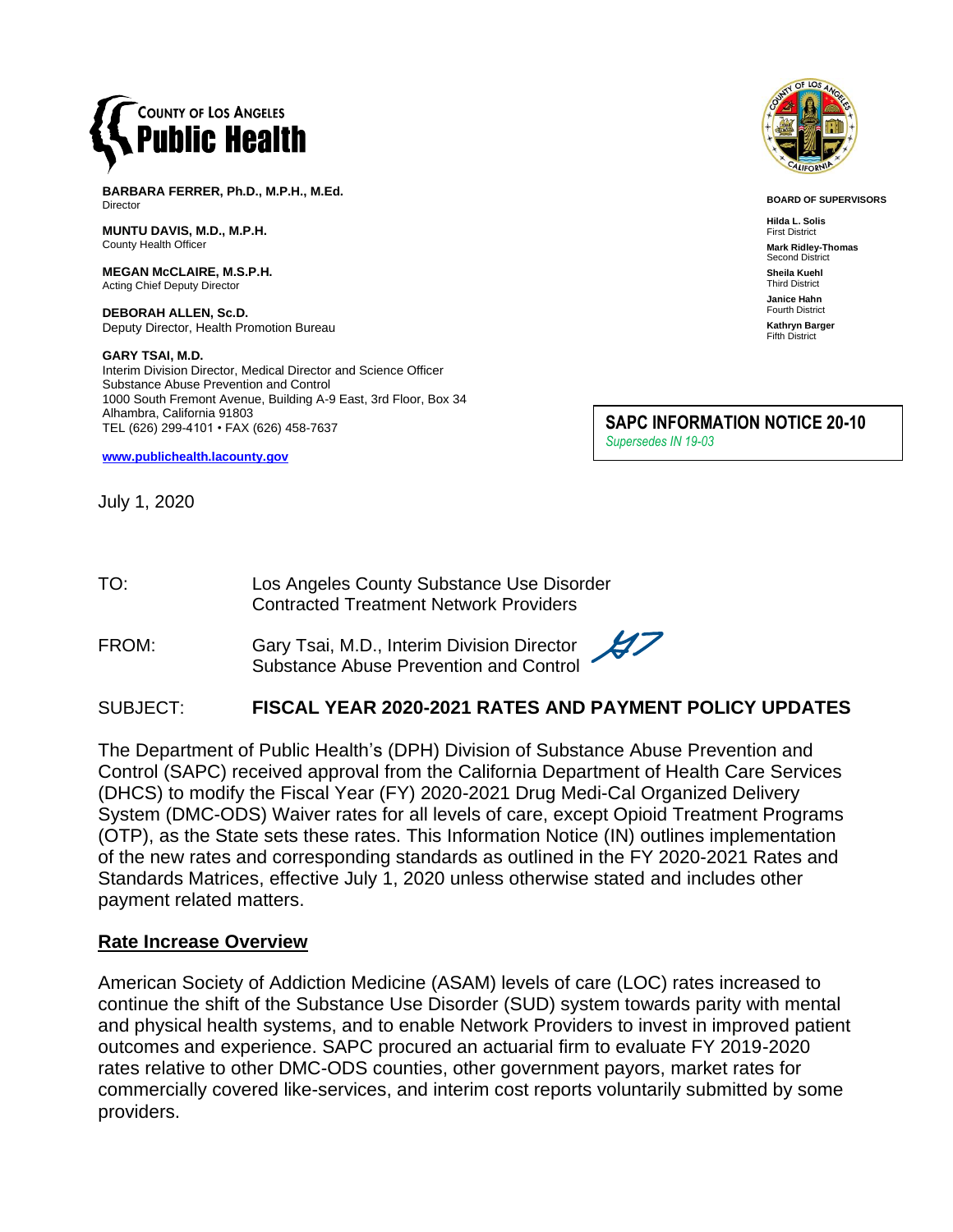SAPC IN 20-10 July 1, 2020 Page 2 of 9

For FY 2020-2021, the percentage base allowable for DMC reimbursable services increased by 2.9 percent for all LOCs except 3.7 and 4 Withdrawal Management (WM), which was modified with a more significant rate increase given the medical nature of these services. SAPC continues to implement increases above the base rate for perinatal (+7.81%) and youth (+2.14%) specialized programs; direct services delivered by certified counselors (+6%), licensed-eligible services (+15%) and licensed practitioners (+20%); documentation time for all LOCs; travel time for approved field-based services; and screening for all LOCs.

# **DMC Staff Modifiers**

A diversely trained and appropriately compensated workforce enhances the ability of patients to achieve positive and sustained treatment and recovery goals. SAPC staff modifiers motivate Network Providers to hire more Certified Counselors, Licensed-Eligible Practitioners, and Licensed Practitioners; encourage pre-licensed or pre-certified individuals to complete licensure and certification requirements in a timely manner and remain employed with community-based SUD treatment organizations; and support hiring of staff capable of delivering services to individuals in their preferred language (e.g., threshold languages, sign language). The chart below summarizes Staff Modifiers:

| <b>STAFF MODIFIERS</b>                        |                                                                                                                                                                                                                                                                                                                                                                                                                                                                                                                          |                  |  |  |
|-----------------------------------------------|--------------------------------------------------------------------------------------------------------------------------------------------------------------------------------------------------------------------------------------------------------------------------------------------------------------------------------------------------------------------------------------------------------------------------------------------------------------------------------------------------------------------------|------------------|--|--|
| <b>STAFF</b>                                  | <b>DEFINITION</b>                                                                                                                                                                                                                                                                                                                                                                                                                                                                                                        | <b>INCREASE</b>  |  |  |
| Registered<br>Counselor                       | In the process of certification by one of the National<br><b>Commission for Certifying Agencies accreditation</b><br>organizations recognized by DHCS. Certified Medical<br>Assistants, Medical Assistants, and Licensed<br>Vocational Nurses are included under this category.                                                                                                                                                                                                                                          | <b>Base Rate</b> |  |  |
| Certified<br>Counselor                        | Certified by one of the National Commission for<br>Certifying Agencies accreditation organizations<br>recognized by DHCS.                                                                                                                                                                                                                                                                                                                                                                                                | +6%              |  |  |
| Licensed-<br>Eligible<br><b>Practitioners</b> | Individuals registered with their respective state board<br>(i.e., California Board of Behavioral Sciences,<br>California Board of Psychology) and authorized to<br>practice under the license of a fully-licensed<br>practitioner with proper supervision and limited to the<br>following:<br><b>Associate Social Worker</b><br>Associate Marriage and Family Therapy<br>$\bullet$<br><b>Associate Professional Clinical Counselor</b><br><b>Psychological Assistant</b><br>$\bullet$<br><b>Registered Psychologist</b> | $+15%$           |  |  |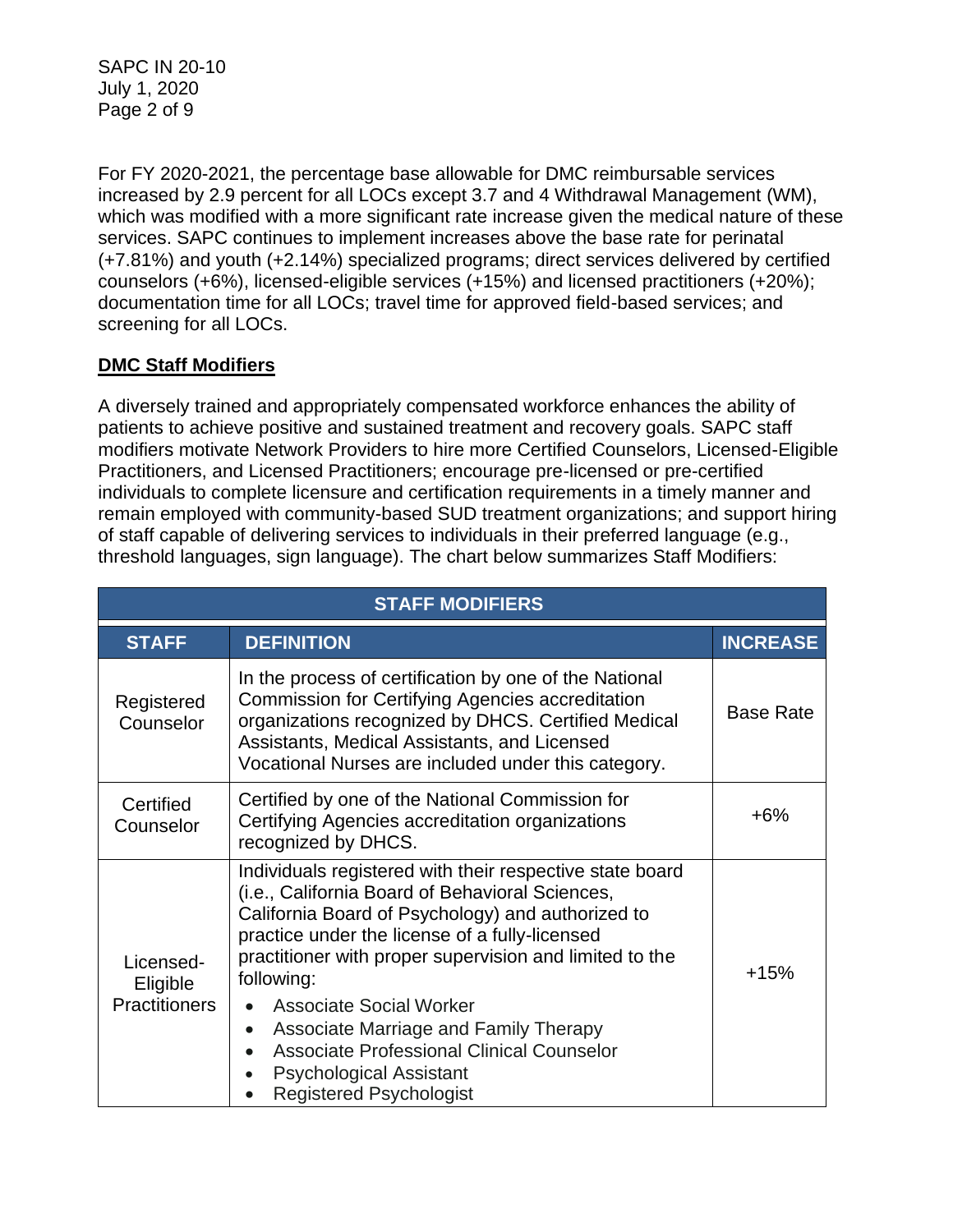|                                  | Individuals licensed with their respective state board<br>(i.e., California Board of Behavioral Sciences,<br>California Board of Psychology) and authorized to<br>practice and limited to the following:                                                                                                                              |        |
|----------------------------------|---------------------------------------------------------------------------------------------------------------------------------------------------------------------------------------------------------------------------------------------------------------------------------------------------------------------------------------|--------|
| Licensed<br><b>Practitioners</b> | Physician (MD or DO)<br><b>Nurse Practitioner</b><br><b>Physician Assistant</b><br><b>Registered Nurse</b><br>$\bullet$<br><b>Registered Pharmacist</b><br><b>Clinical Psychologist</b><br><b>Licensed Clinical Social Worker (LCSW)</b><br><b>Licensed Professional Clinical Counselor</b><br>Licensed Marriage and Family Therapist | $+20%$ |

SAPC's electronic health record (EHR), Sage, allows the enhanced rate for direct service delivery based on the *User Creation Form* submitted by the Network Provider. If the status of an employee changes (i.e., Registered to Certified Counselor, Associated Social Worker to LCSW), the rate increase is effective on the date when the Network Provider electronically submits the updated, accurate, and complete [Sage ProviderConnect User](http://publichealth.lacounty.gov/sapc/Sage/SageInfo.htm)  [Creation Form](http://publichealth.lacounty.gov/sapc/Sage/SageInfo.htm) to SAPC. SAPC will not retroactively pay the enhanced rate in the event of a delayed submission of this form from Network Providers. Sage will deny claims for any performing provider who has not submitted the Sage ProviderConnect User Creation Form to SAPC*.* 

For ASAM 1.0-AR, 1.0 and 2.1 LOCs, select the performing provider who rendered the service and the Sage system will apply the enhanced rate that corresponds to the credentials of the individual delivering the service at the time of claim's submission.

For ASAM 3.1, 3.3 and 3.5 LOCs additional steps are required:

- 1. Submit the *Staff Modifier Attestation Form* for each site address and LOC, and receive approval for a qualifying staffing pattern that meets the requirements based on the table below by July 31, 2020.
- 2. Enter claims for all services (e.g., group, individual) delivered each day as follows:
	- a. *Clinical Day Rate*: Enter claims under a performing provider at the staffing level you selected on the attestation form. For example, if your agency selects the licensed practitioner of the healing arts (LPHA) staffing level, day rate claims should be submitted with a performing provider who is a licensed clinician/LPHA.
	- b. *Other Services Rates:* Enter other \$0.00 service claims under the actual performing provider at the agency that delivered the service (i.e., Treatment Plan-T1007, Group Counseling-H0005, Room and Board-S9976). This will demonstrate if the required service units are met.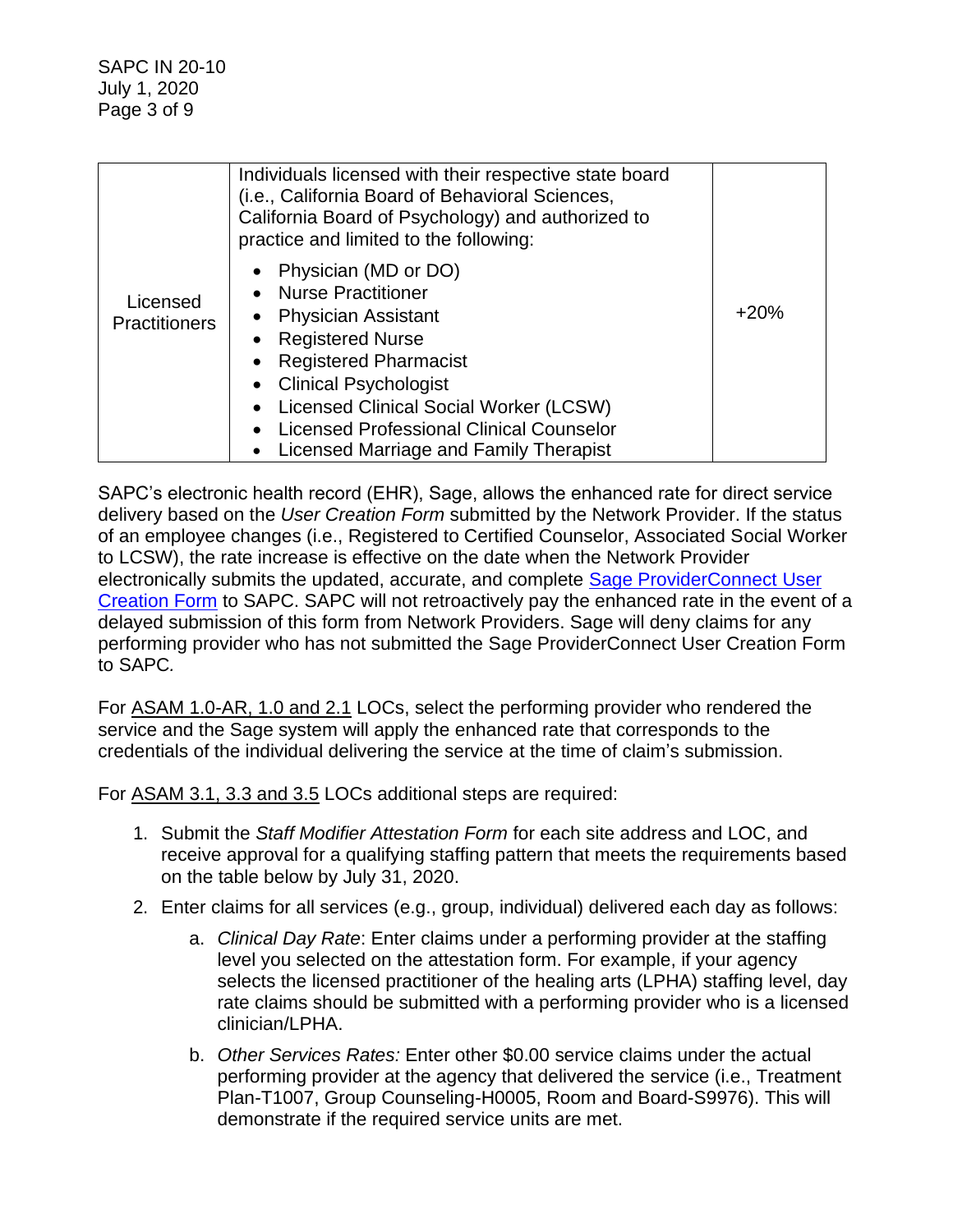- 3. Ensure that the total hours entered match or exceed the minimum weekly requirement for the LOC, except when otherwise documented in the patient's file due to other factors such as medical needs.
- 4. **Ensure compliance with Steps 1 through 3, otherwise claims are subject to immediate denial and recoupment** for all affected days and will need to be resubmitted under the lower rate. SAPC will closely monitor compliance and take contract action as the process was not adequately adhered to in FY 19-20. SAPC is also evaluating if this modifier should continue for the entirety of FY 20-21 and/or FY 21-22.

Withdrawal Management LOCs (1-WM, 2-WM, 3.2-WM, 3.7-WM, 4-WM) are not eligible for these modifiers given current staffing requirements.

| DAY RATE DIRECT SERVICE STAFFING PATTERN PER SITE    |                                               |                                                                                                                                                                                                                                                                                                                                                                                              |  |                                            |        |       |
|------------------------------------------------------|-----------------------------------------------|----------------------------------------------------------------------------------------------------------------------------------------------------------------------------------------------------------------------------------------------------------------------------------------------------------------------------------------------------------------------------------------------|--|--------------------------------------------|--------|-------|
| <b>STAFF</b>                                         | <b>RESIDENTIAL</b><br><b>MINIMUM CRITERIA</b> |                                                                                                                                                                                                                                                                                                                                                                                              |  | <b>RATE INCREASE</b><br><b>REQUIREMENT</b> |        |       |
|                                                      | <b>LOC</b>                                    |                                                                                                                                                                                                                                                                                                                                                                                              |  | $+20%$                                     | $+15%$ | $+6%$ |
| Licensed<br>Practitioner                             | <b>ASAM</b><br>3.1, 3.5                       | Allowable licensed position(s) on-site for<br>the delivery of at least 15-minutes of<br>individual, family or group counseling<br>services (not supervision) per week per<br>LAC DMC-ODS dedicated bed                                                                                                                                                                                       |  | ⊠                                          | 図      | 図     |
|                                                      | <b>ASAM 3.3</b>                               | Allowable licensed position(s) on-site for<br>the delivery of at least 30-minutes of<br>individual, family or group counseling<br>services (not supervision) per week per<br>LAC DMC-ODS dedicated bed.                                                                                                                                                                                      |  | ⊠                                          | 冈      | ⊠     |
| Licensed or<br>Licensed<br>Eligible<br>Practitioners | <b>ASAM</b><br>3.1, 3.5                       | Allowable licensed-eligible position(s)<br>on-site for the delivery of a total of at least<br>15-minutes of individual, family or group<br>counseling services (not supervision) per<br>week per LAC DMC-ODS dedicated bed;<br>allowable licensed position(s) could be used<br>in lieu of licensed-eligible position(s) if this<br>time is not used to meet the 20% modifier<br>requirement. |  | ☑                                          | ☑      | 図     |
|                                                      | <b>ASAM 3.3</b>                               | Eligible position(s) on-site for the delivery of a<br>total of at least 30-minutes of individual,<br>family or group counseling services (not<br>supervision) per week per LAC DMC-ODS<br>bed; allowable licensed position(s) could be<br>used in lieu of licensed-eligible position(s) if<br>this time is not used to meet the 20% modifier<br>requirement.                                 |  | ☑                                          | ☑      | 図     |
| Certified<br>Counselors                              | <b>ASAM</b><br>3.1, 3.3, 3.5                  | A minimum of 50% of counselors<br>delivering direct services on-site are<br>certified.                                                                                                                                                                                                                                                                                                       |  | ⊠                                          | ☑      | ☑     |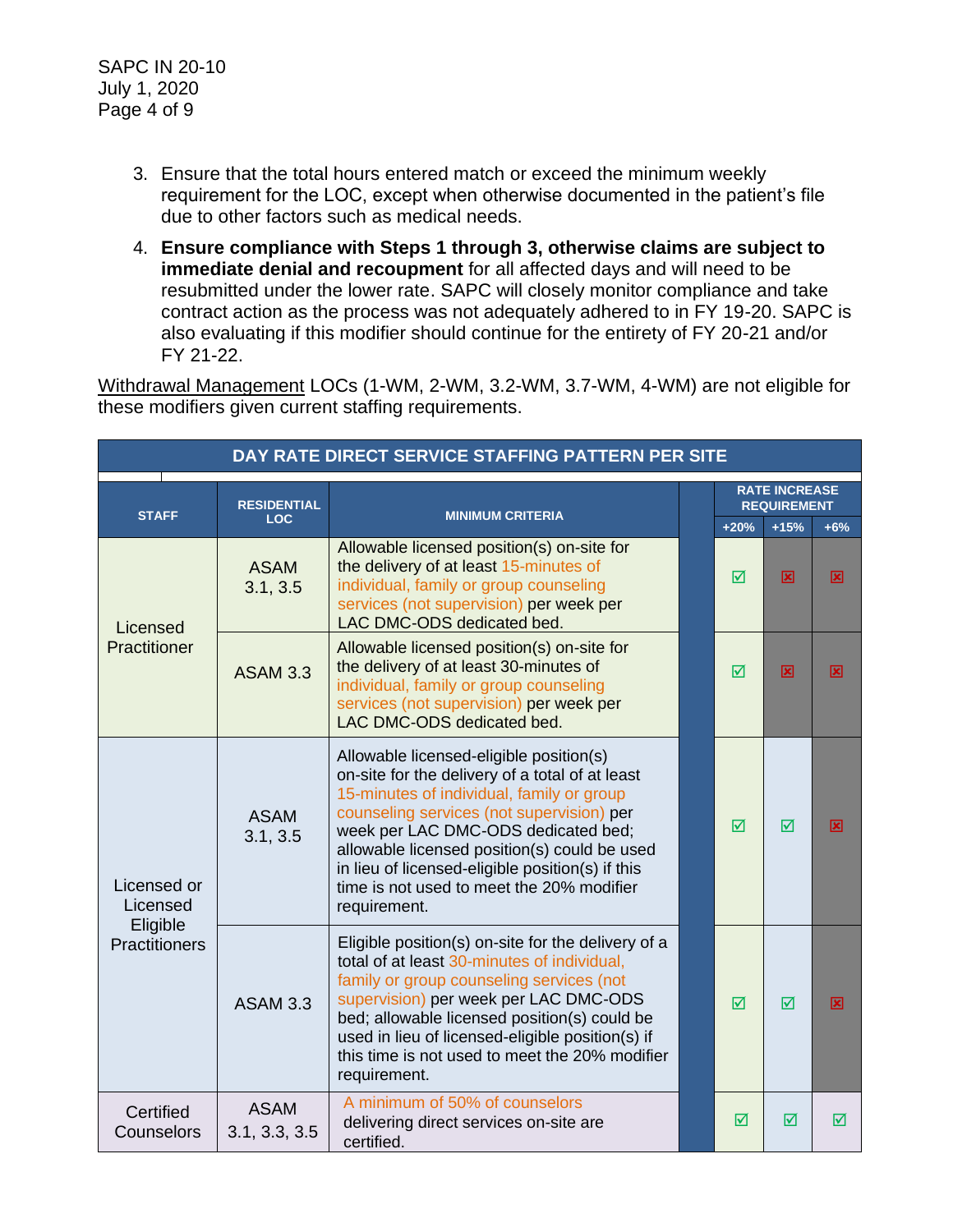SAPC IN 20-10 July 1, 2020 Page 5 of 9

*Salary Investment*: Increased rates must be allocated to support more equitable, competitive, and livable wages for staff at all levels with enhanced qualifications, including sign-language or bilingual capability. During the monitoring and cost reporting processes, Network Providers must verify appropriate salary investments in alignment with the enhanced rates before using these funds to off-set other costs or making investments in other business and/or clinical improvements.

# **Population Modifiers**

DHCS requires programs specializing in serving pregnant and parenting women (PPW) and youth to comply with the [Perinatal Practice Guidelines](https://www.dhcs.ca.gov/individuals/Documents/Perinatal_Practice_Guidelines_FY1819.pdf) and [Youth Treatment](https://www.dhcs.ca.gov/individuals/Documents/Youth_Treatment_Guidelines.pdf)  [Guidelines,](https://www.dhcs.ca.gov/individuals/Documents/Youth_Treatment_Guidelines.pdf) respectively. This enhanced rate is designed to continue to help providers meet these expectations, in addition to other local requirements (i.e., pregnancy intention services within PPW programs). Each Network Provider site that meets the criteria as a PPW or youth-tailored program, which includes identification as such on the Service and Bed Availability Tool (SBAT), automatically receives this enhanced rate for allowable DMC-ODS services. These modifiers do not apply to supplemental PPW services for transportation and childcare as the State sets these rates. PPW sites that also serve pregnant/parenting youth only receive the PPW modifier.

SAPC is developing enhanced guidelines for PPW and youth services in collaboration with network providers that will be required for continued receipt of increased rates and participation as a specialized service location.

| SITE QUALIFICATIONS FOR POPULATION MODIFIERS |                                                                                                                                                                                                                                                                                                                                                                                                                                                                                                                                                                                                                                                                                                                                                                                                                                                                             |                 |  |
|----------------------------------------------|-----------------------------------------------------------------------------------------------------------------------------------------------------------------------------------------------------------------------------------------------------------------------------------------------------------------------------------------------------------------------------------------------------------------------------------------------------------------------------------------------------------------------------------------------------------------------------------------------------------------------------------------------------------------------------------------------------------------------------------------------------------------------------------------------------------------------------------------------------------------------------|-----------------|--|
| <b>Population</b><br><b>Modifier</b>         | <b>Criteria</b>                                                                                                                                                                                                                                                                                                                                                                                                                                                                                                                                                                                                                                                                                                                                                                                                                                                             | <b>Increase</b> |  |
| Youth<br>12-17 years<br>of age<br>$H^*H A''$ | Experience serving youth (ages 12 through 17) in 2 of the<br>last 7 years.<br>Demonstrated experience using evidence-based<br>practices that are specific to youth.<br>Counselors and/or LPHAs providing direct SUD treatment<br>services to youth, young adults and families have a<br>minimum of 2 years' experience providing youth services,<br>which includes working with youth who are runaways,<br>victims of abuse and pregnant or with children.<br>Policies and procedures for addressing the needs of youth<br>with SUD, such as ensuring developmentally appropriate<br>services, family involvement, composition of group<br>counseling, etc.<br>Network Provider owner, key staff, and all individuals<br>providing direct services to youths passed a background<br>investigation to the satisfaction of County.<br>Listed on the SBAT as a qualified site. | 2.14%           |  |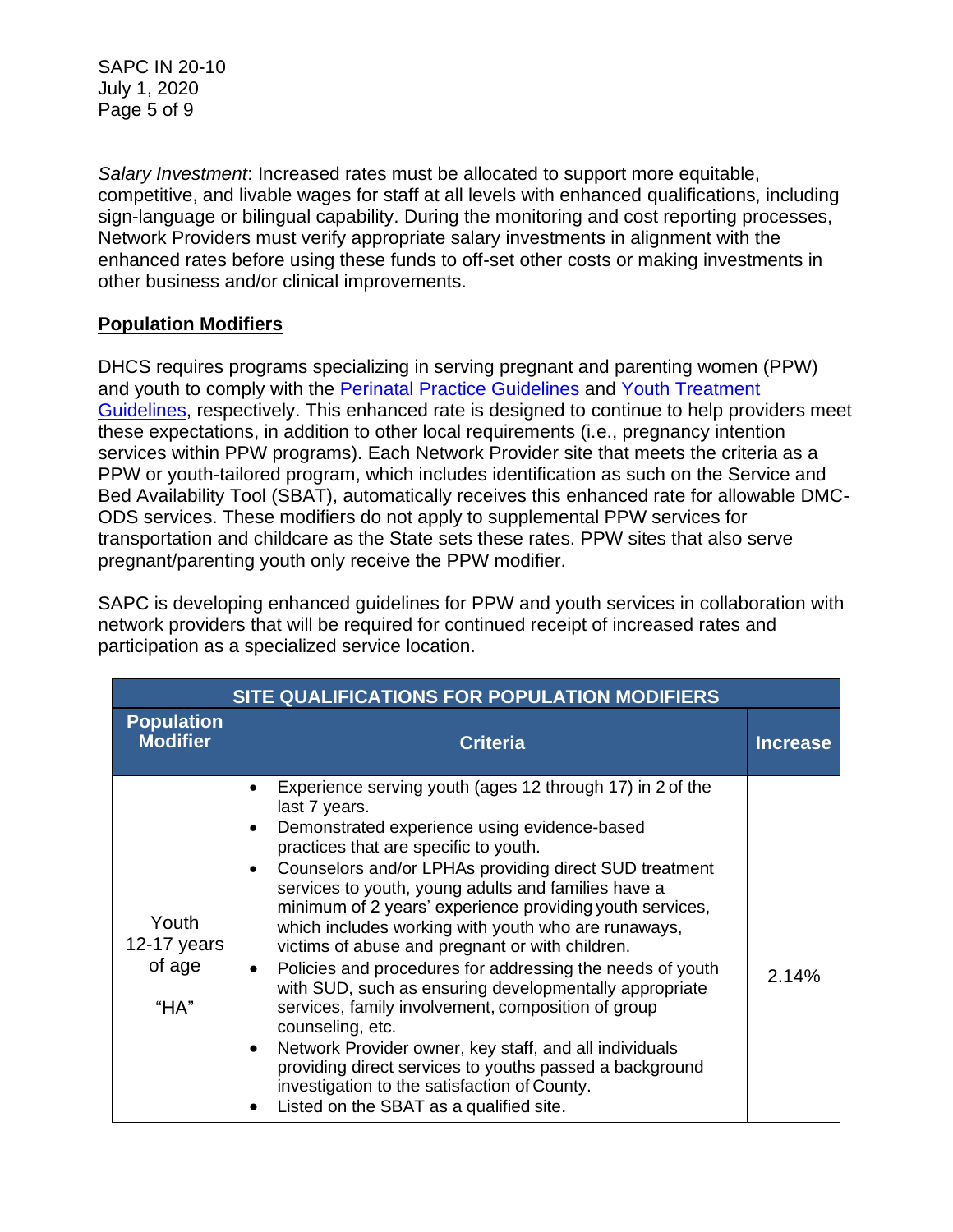| Pregnant or<br>Parenting<br>Women<br>H <sup>2</sup> | Current DMC certification for perinatal services.<br>$\bullet$<br>Counselors and/or LPHAs providing direct SUD treatment<br>services to perinatal women must have minimum of 2 years<br>of experience providing women-specific evidence-based or<br>best practices which includes, but is not limited to: Trauma-<br>Informed and Integrated Trauma Services, relational or<br>cultural approaches that focus on the relevance and<br>centrality of relationships, assessing and reviewing the<br>history of interpersonal violence, women-only therapeutic<br>environments, parenting support, parenting skills, and<br>family reunification services as applicable.<br>Listed on the SBAT as a qualified site.<br>$\bullet$ | 7.81% |
|-----------------------------------------------------|-------------------------------------------------------------------------------------------------------------------------------------------------------------------------------------------------------------------------------------------------------------------------------------------------------------------------------------------------------------------------------------------------------------------------------------------------------------------------------------------------------------------------------------------------------------------------------------------------------------------------------------------------------------------------------------------------------------------------------|-------|
|-----------------------------------------------------|-------------------------------------------------------------------------------------------------------------------------------------------------------------------------------------------------------------------------------------------------------------------------------------------------------------------------------------------------------------------------------------------------------------------------------------------------------------------------------------------------------------------------------------------------------------------------------------------------------------------------------------------------------------------------------------------------------------------------------|-------|

# **Documentation Time**

To support Network Providers' ability to effectively document delivered services, practitioners will be able to claim the amount of time required to draft the note in the EHR as follows, and commencing upon Sage configuration unless otherwise noted in the attached instructions form:

Service-Based LOC: For ASAM 1.0-AR, 1.0 and 2.1, up to 10-minutes of documentation time per patient for group services using 1-minute increments and up to 15-minutes for individual services in 15-minute increments.

Day Rate-Based LOC: For ASAM 3.1, 3.3, 3.5, 1-WM, 2-WM, 3.2-WM, 3.7-WM, and 4-WM, SAPC incorporated the cost of documentation into the daily rate. Separate claim submissions are not permitted. Daily or per service notes are now required for these levels of care; the weekly note allowance has been discontinued effective July 1,2020.

Per DHCS, and as outlined in the DMC-ODS State-County Intergovernmental Agreement, time spent (e.g., start and end time) documenting service delivery must be included in a Progress Note or Miscellaneous Note in addition to the time spent (e.g., start and end time) conducting the service to avoid disallowance. SAPC will monitor this requirement.

# **Travel Time**

When providing Outpatient (ASAM 1.0-AR, 1.0) or Intensive Outpatient (ASAM 2.1) treatment services for at least 60-minutes at a SAPC approved Field-Based Service location, the performing provider (e.g., SUD Counselor) will be able to add travel time to and from the approved location, up to 30-minutes each way, unless otherwise approved in the Field-Based Service application and based on a SAPC identified gap in network adequacy (e.g., Antelope Valley, Catalina Island). The Progress Note or Miscellaneous Note must include the start and end time of the travel in each direction in addition to the start and end time of the direct service.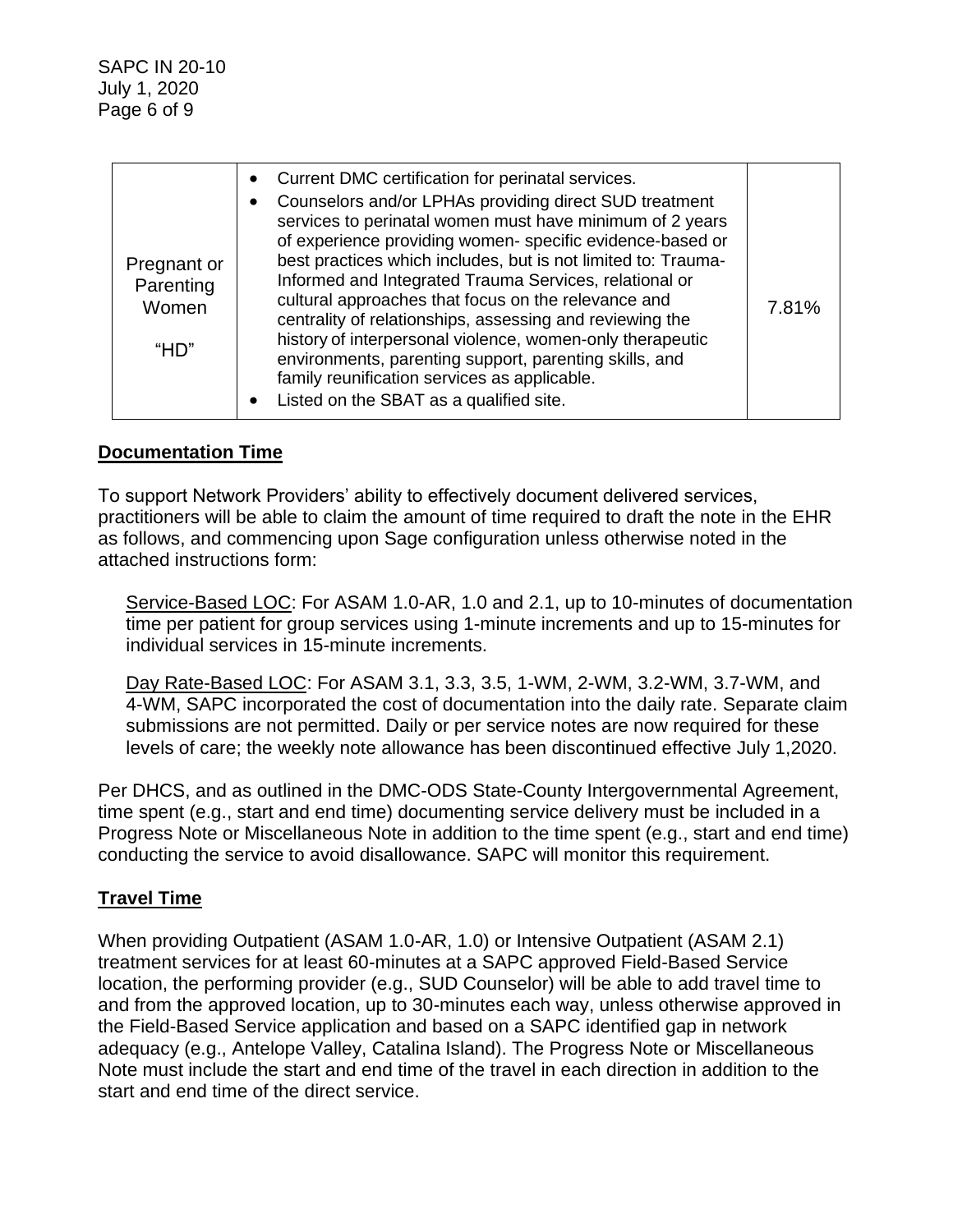SAPC IN 20-10 July 1, 2020 Page 7 of 9

# **Screening and Referral Connections**

To improve the patient experience and reduce unnecessary paperwork, any individual who first presents at a Network Provider must receive either the electronic Youth Engagement Screener (ages 12 through 17) or ASAM CO-Triage screener (18 years of age and older) to determine the Provisional LOC prior to receipt of the full ASAM assessment. Providers must also complete the new *Referral Connections Form*, which outlines attempts to make an appointment for a full ASAM Assessment and the associated outcome. Maximum payment per patient per day per provider agency is \$30.00 in all LOCs. The screening is not separately reimbursable when also claiming the Clinical Day rate on the same day.<sup>1</sup>

A Youth Engagement Screener or CO-Triage screening is not reimbursable when referrals originate from the Client Engagement and Navigation Services (CENS), Connecting to Opportunities for Recovery and Engagement (CORE) Centers, or the Substance Abuse Service Helpline (SASH).

# **Opioid Treatment Programs**

# *National Drug Codes*

Under the DMC-ODS, OTPs must offer Buprenorphine-Mono, Buprenorphine- Naloxone, Disulfiram, and Naloxone in addition to methadone.<sup>2</sup> The National Drug Code (NDC), according to DHCS' [Information Notice 19-033 a](https://www.dhcs.ca.gov/formsandpubs/Documents/MHSUDS%20Information%20Notices/MHSUDS_Information_Notices_2019/MHSUDS-Information-Notice-19-033-NDC-MAT-FINAL.pdf)nd the [NDC MAT List,](https://www.dhcs.ca.gov/formsandpubs/Documents/MHSUDS%20Information%20Notices/MHSUDS_Information_Notices_2019/MHSUDS-Information-Notice-19-033-Exhibit-A-NDC-List-for-DMC-ODS-MAT-Services.pdf) must be included in all claims for additional Medications for Addiction Treatment (MAT), excluding methadone, beginning July 1, 2019. Furthermore, to enable Buprenorphine prescribing, qualified prescribers must have the required Drug Enforcement Administration (DEA) X-Waiver.

# *Counseling Requirements*

Patients in OTP settings can receive individual and/or group counseling in excess of 200 minutes (20 10-minute increments) per month if medically justified and documented in the beneficiary record.<sup>3</sup>

# *HIV and HCV Testing*

DHCS factored in the cost to conduct the Human Immunodeficiency Virus (HIV) and the Hepatitis C Virus (HCV) tests within the OTP rates. As such, this service must be documented via the claims system at a \$0.00 rate value.

<sup>1</sup> Day Rate Based LOCs include ASAM levels 1-WM, 2-WM, 3.2-WM, 3.7-WM, 4-WM, 3.1, 3.3, 3.5.

<sup>2</sup> [DHCS MHSUDS Information Notice 18-036 o](https://www.dhcs.ca.gov/formsandpubs/Documents/MHSUDS%20Information%20Notices/MHSUDS_Information_Notices_2018/MHSUDS_Information_Notice_18_036_MAT_FY_1819.pdf)r as subsequently modified by the State.

<sup>&</sup>lt;sup>3</sup> [DHCS MHSUDS Information Notice 15-028 o](https://www.dhcs.ca.gov/formsandpubs/Documents/Info%20Notice%202015/MHSUDS_15_028_NTP.pdf)r as subsequently modified by the State.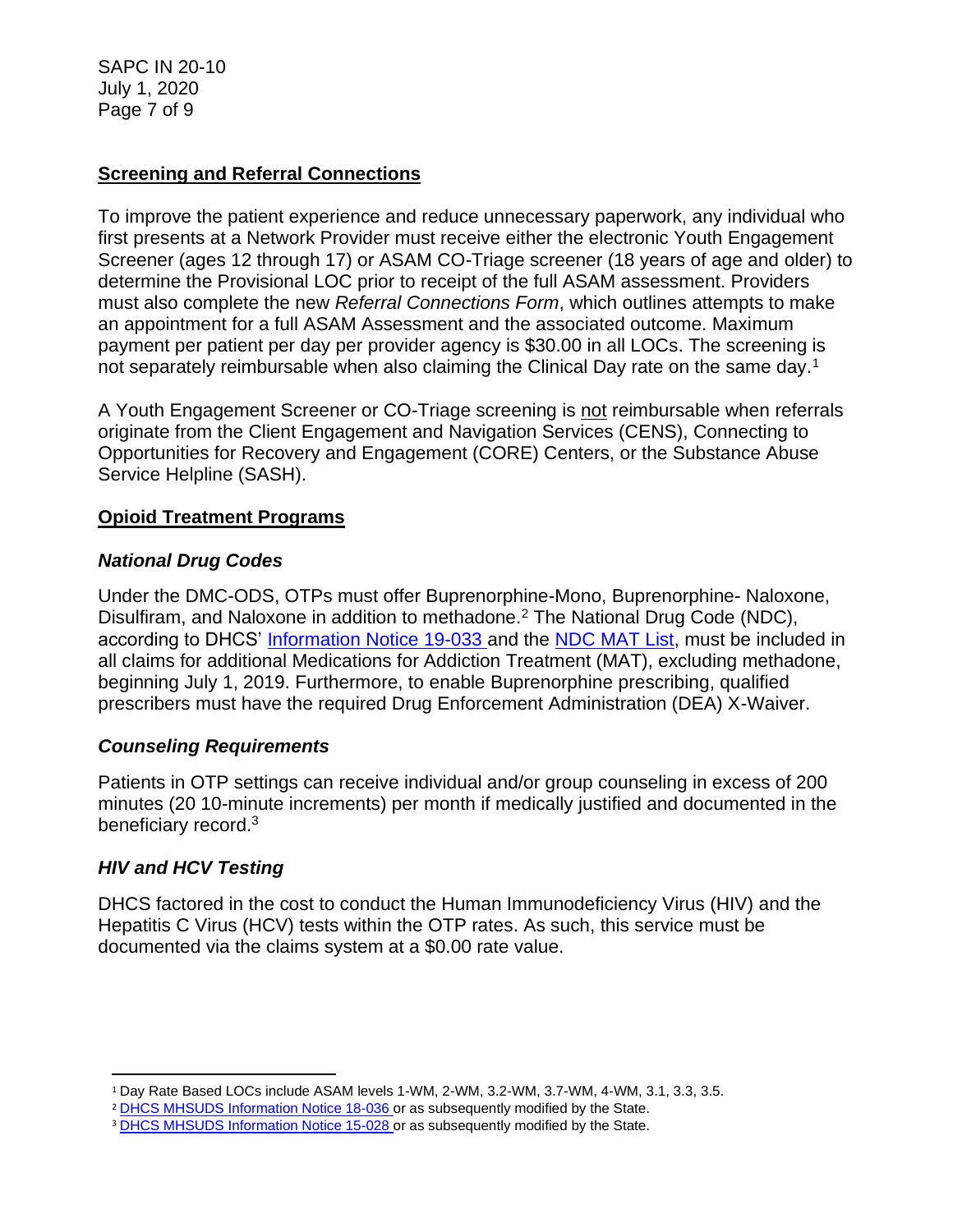SAPC IN 20-10 July 1, 2020 Page 8 of 9

### **Recovery Bridge Housing**

RBH rates for adult and PPW locations continue at \$50.00 and \$55.00 per person per day respectively. Children accompanying the parent in a qualified PPW program are reimbursed at the same rate as the parent. Additional information on the PPW benefit is included in the Pregnant and Parenting Specialization Enhanced Rates and Staffing Modifiers matrix and the most current version of the Provider Manual.

#### **Room and Board**

The Room and Board rate has changed from \$53.05 to \$25.00 for all LOCs with the increases in the clinical day rate. This will require residential and withdrawal management sites to reevaluate how claims are allocated during cost reporting. If you have any questions, please reach out to your SAPC Finance Analyst.

# **Client Engagement and Navigation Services (CENS)**

CENS hourly rate for approved co-locations continue at \$73.70 per CENS counselor which continues to support documentation and transportation requirements.

### **Medi-Cal Application or Transfer Pending**

SAPC is phasing out the policy allowing providers to receive reimbursement in advance for patients applying for Medi-Cal or whose benefits need to be reassigned to Los Angeles County. Between July 1, 2020 and December 31, 2020 providers will be able to submit claims, with an approved authorization, up to 30 consecutive calendar days for new admissions that fit this criteria and for patients who have not already been a recipient of this opportunity at another LOC within the same network provider or at another network provider site (limit one per patient total). Because Medi-Cal benefits are generally retroactive to the date of application submission, it is essential that providers help patients submit their Medi-Cal application or transfer as soon as possible during the admission process. The provider is expected to conduct case management for this purpose and to continue delivery of services after the 30-day period while Medi-Cal is pending. Additional claims for treatment days 31+ can be submitted for reimbursement once the patient has Los Angeles County assigned Medi-Cal. SAPC will discontinue the 30-day policy on January 1, 2021.

# **Authorization Submission Deadline**

Member authorizations and reauthorizations must be submitted to the SAPC Quality Improvement and Utilization Management Unit within thirty (30) calendar days of admission or within thirty (30) calendar days of the start date of reauthorizations. This aligns with local requirements to complete initial assessments within seven (7) days of admission for adults and 14-days for youth. This also limits financial liability and recoupment potential by ensuring completion of assessments and Treatment Plans within State DMC deadlines.